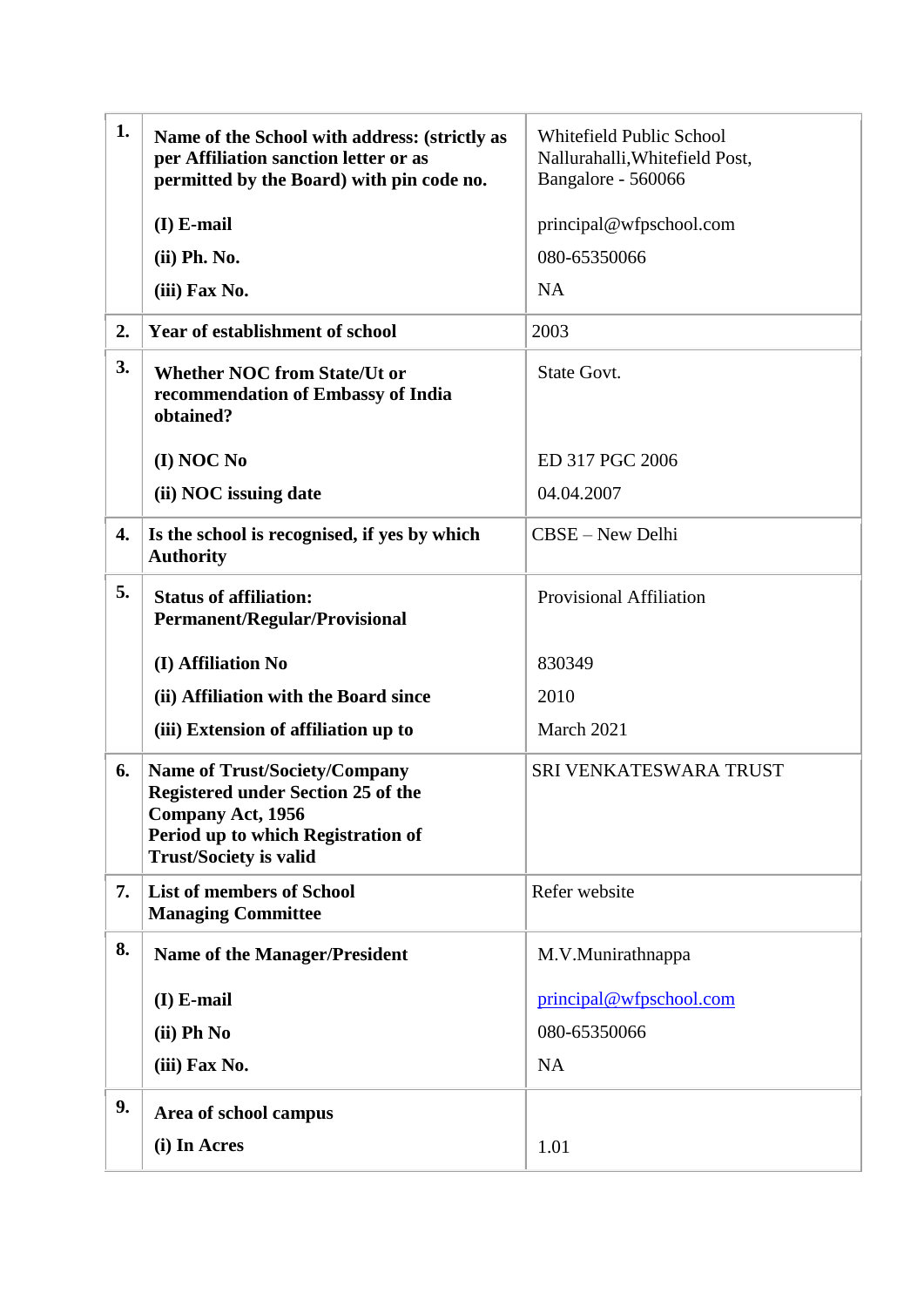|     | (ii) In sq. mtrs.                                           |                 | 4249  |                         |  |
|-----|-------------------------------------------------------------|-----------------|-------|-------------------------|--|
|     | (iii) Built up area (sq. mtrs)                              |                 | 2405  |                         |  |
|     | (iv) Area of playground in sq. mtrs                         |                 | 3000  |                         |  |
|     | (v) Other facilities                                        |                 |       |                         |  |
|     |                                                             |                 |       |                         |  |
|     | (i) Swimming Pool                                           |                 | N/A   |                         |  |
|     | (ii) Indoor games                                           |                 |       | <b>AVAILABLE</b>        |  |
|     | (iii) Dance Rooms                                           |                 |       | <b>AVAILABLE</b>        |  |
|     | (iv) Gymnasium                                              |                 |       | N/A                     |  |
|     | (v) Music Rooms                                             |                 |       | <b>AVAILABLE</b><br>N/A |  |
|     | (vi) Hostels                                                |                 |       |                         |  |
|     | (vii) Health and Medical Check up                           |                 |       | <b>YES</b>              |  |
| 10. | Details of fee (Per year)                                   |                 |       |                         |  |
|     | $(i)$ I to V                                                |                 | 53000 |                         |  |
|     | (ii) VI to VIII                                             |                 |       | 53000                   |  |
|     | $(iii)$ IX& X                                               |                 | 53000 |                         |  |
| 11. | <b>Transport facility</b>                                   |                 |       |                         |  |
|     | (i) Own buses                                               |                 |       | $\mathbf{2}$<br>5       |  |
|     | (ii) Buses hired on contract basis                          |                 |       |                         |  |
|     | (iii) Details of transport charges<br>Up to 5 km radius     |                 |       | Rs. 16000/- PA          |  |
| 12. | Particulars of teaching staff' (to be updated time to time) |                 |       |                         |  |
|     | <b>Designation</b>                                          | <b>Total No</b> |       |                         |  |
|     | Principal                                                   | 1               |       |                         |  |
|     | Vice-Principal                                              | -               |       |                         |  |
|     | <b>PGT</b>                                                  | 8               |       |                         |  |
|     | <b>TGT</b>                                                  | 15              |       |                         |  |
|     | <b>PRT</b><br>24                                            |                 |       |                         |  |
|     | PRT(PET), TGT(PET), PGT(PET)<br>$\overline{2}$              |                 |       |                         |  |
|     | <b>Health Wellness Teacher</b><br>$\mathbf{1}$              |                 |       |                         |  |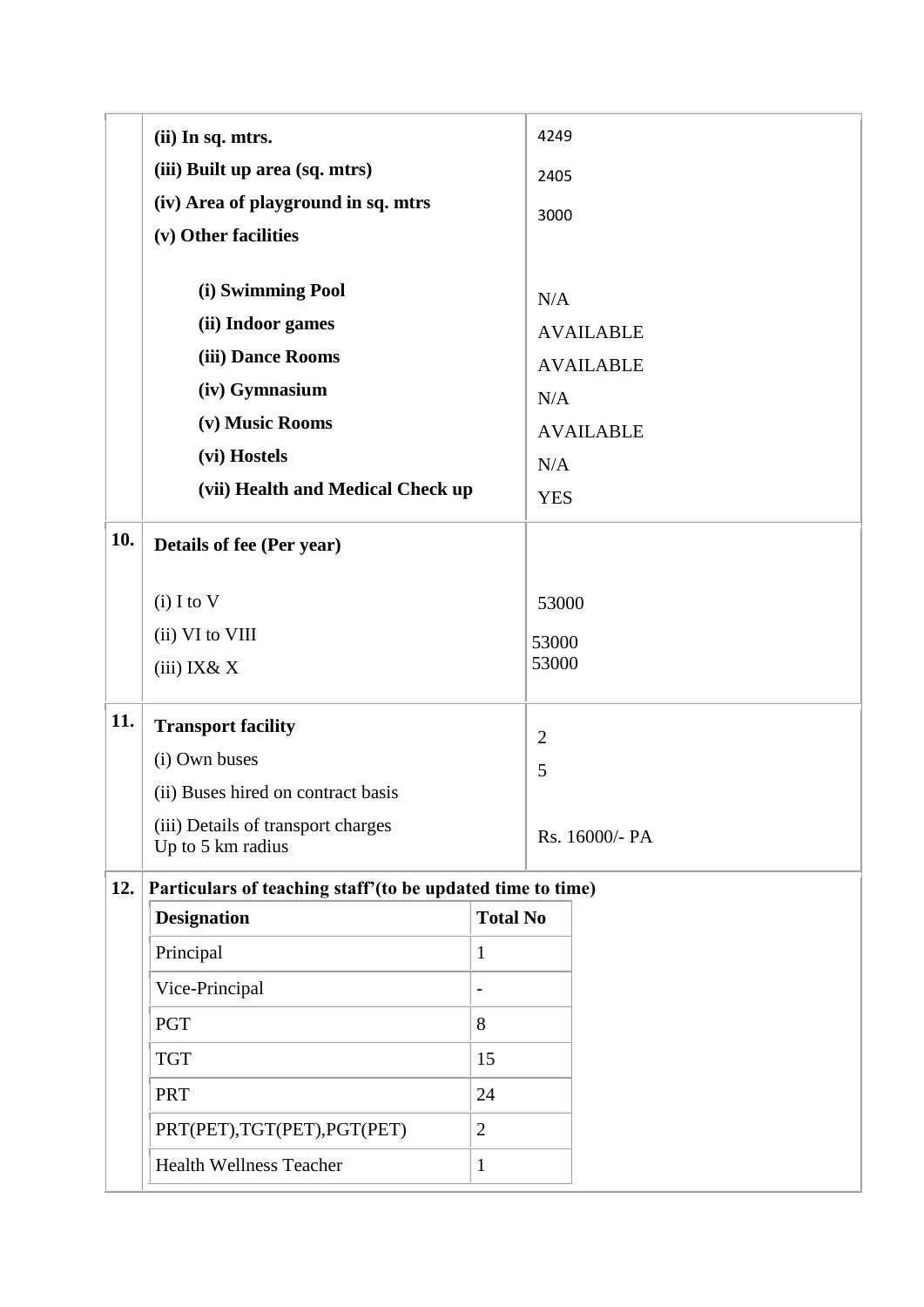|     | Librarian                                                                                                        |                             | $\mathbf{1}$                                                        |                  |  |
|-----|------------------------------------------------------------------------------------------------------------------|-----------------------------|---------------------------------------------------------------------|------------------|--|
|     | Others                                                                                                           |                             | $\overline{4}$                                                      |                  |  |
|     |                                                                                                                  |                             |                                                                     |                  |  |
| 13. | Details of salary being paid by the school to teaching staff/non-teaching staffs (to be<br>updated time to time) |                             |                                                                     |                  |  |
|     | <b>Designation</b>                                                                                               | <b>Total Emoluments</b>     |                                                                     |                  |  |
|     |                                                                                                                  | From Rs.                    | To Rs.                                                              |                  |  |
|     | Principal                                                                                                        | 1,00,000                    |                                                                     |                  |  |
|     | <b>Vice-Principal</b>                                                                                            | 45000/-                     |                                                                     |                  |  |
|     | <b>PGT</b>                                                                                                       | $16,500/-$                  | $20,000/$ -<br>$18,000/-$<br>$18,000/-$<br>$22,000/-$<br>$19,000/-$ |                  |  |
|     | <b>TGT</b>                                                                                                       | $13,500/-$                  |                                                                     |                  |  |
|     | <b>PRT</b>                                                                                                       | $16,000/-$                  |                                                                     |                  |  |
|     | <b>PTI</b>                                                                                                       | $20,000/-$                  |                                                                     |                  |  |
|     | Librarian                                                                                                        | $17,000/-$                  |                                                                     |                  |  |
|     | <b>Others</b>                                                                                                    | $12,000/-$                  | $25,000/$ -                                                         |                  |  |
|     |                                                                                                                  |                             |                                                                     |                  |  |
| 14. | Mode of payment of salary                                                                                        |                             |                                                                     |                  |  |
|     | (i) Name of the Bank through which salary is<br>drawing                                                          |                             |                                                                     | <b>YES BANK</b>  |  |
|     | (ii) Through single cheque transfer advice                                                                       |                             |                                                                     | <b>YES</b>       |  |
|     | (iii) Individual cheque                                                                                          |                             |                                                                     | N/A              |  |
|     | (iv) Cash                                                                                                        |                             |                                                                     | N/A              |  |
| 15. | <b>Library facilities</b>                                                                                        |                             |                                                                     |                  |  |
|     | (i) Size of the Library in sq. feet                                                                              |                             |                                                                     | 600 Sq. ft       |  |
|     | (ii) No. of Periodicals                                                                                          |                             |                                                                     | 25               |  |
|     | (iii) No. of Dailies                                                                                             |                             |                                                                     | $\boldsymbol{0}$ |  |
|     |                                                                                                                  | (iv) No. of Reference books |                                                                     | 380              |  |
|     | (v) No. of Magazine                                                                                              |                             |                                                                     | 50               |  |
|     | (vi) Others                                                                                                      |                             |                                                                     | 3271             |  |
|     | (vii)Specimen                                                                                                    |                             |                                                                     | 4212             |  |